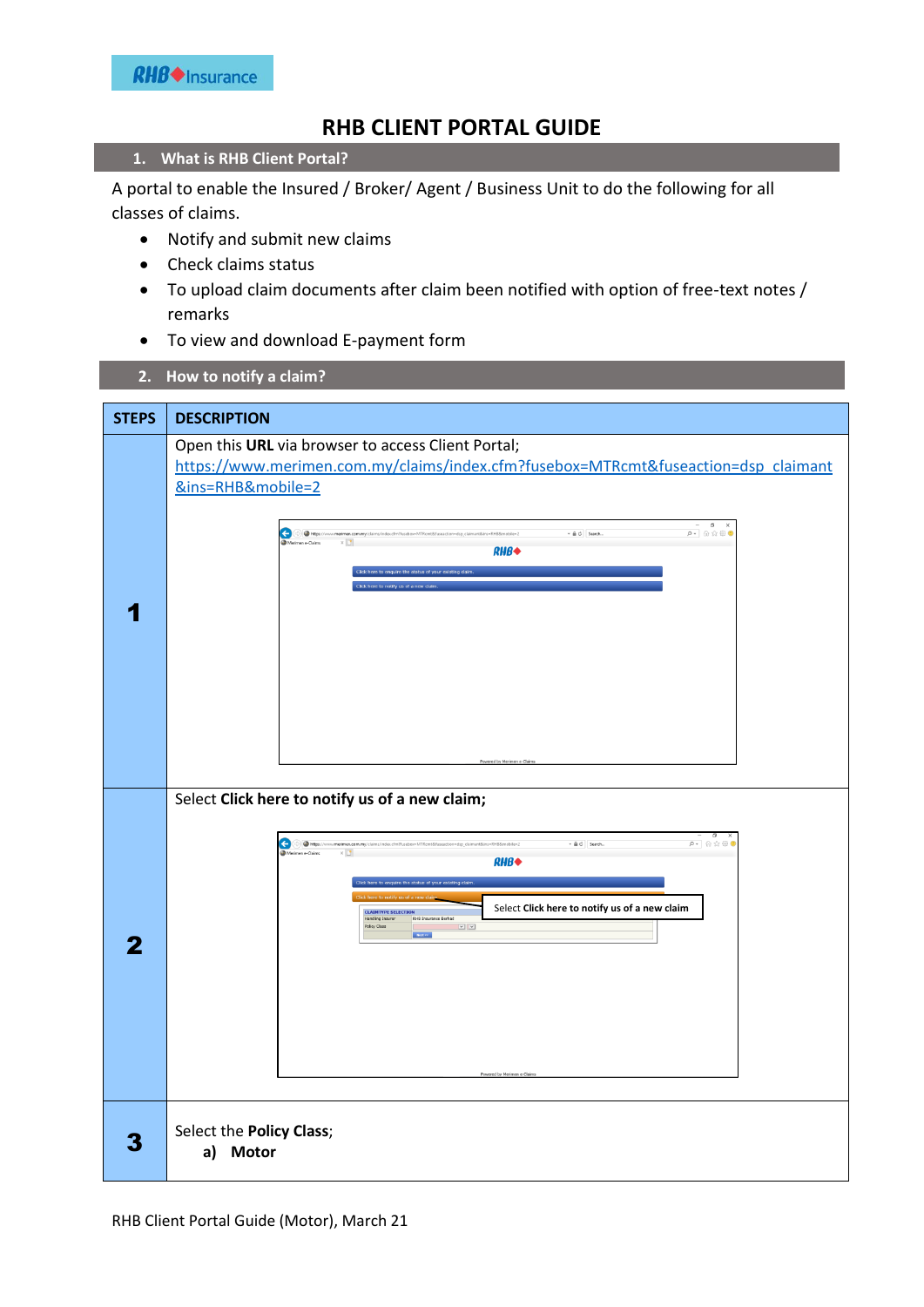| $\sigma \times$<br>$\rho$ = $\theta$ $\alpha \otimes \theta$<br>$\left( \begin{matrix} \mathbf{c} \end{matrix} \right)$<br>- A C Search<br>RHB♦                                                                                                                                                                                                                                                                                                                                                                                                                                                                                                                                                                                                                                                                                                                                                                                                                                                                                                                                                                                                                                                                                                                                                                                                                                                                                                                                                                                                                                                                                                                                                                                                                                                                                                                                                                                       |
|---------------------------------------------------------------------------------------------------------------------------------------------------------------------------------------------------------------------------------------------------------------------------------------------------------------------------------------------------------------------------------------------------------------------------------------------------------------------------------------------------------------------------------------------------------------------------------------------------------------------------------------------------------------------------------------------------------------------------------------------------------------------------------------------------------------------------------------------------------------------------------------------------------------------------------------------------------------------------------------------------------------------------------------------------------------------------------------------------------------------------------------------------------------------------------------------------------------------------------------------------------------------------------------------------------------------------------------------------------------------------------------------------------------------------------------------------------------------------------------------------------------------------------------------------------------------------------------------------------------------------------------------------------------------------------------------------------------------------------------------------------------------------------------------------------------------------------------------------------------------------------------------------------------------------------------|
| <b>LAIMTYPE SELECTIO</b><br>Select policy class<br>nt & Health (A&                                                                                                                                                                                                                                                                                                                                                                                                                                                                                                                                                                                                                                                                                                                                                                                                                                                                                                                                                                                                                                                                                                                                                                                                                                                                                                                                                                                                                                                                                                                                                                                                                                                                                                                                                                                                                                                                    |
| Powered by Merimen e-                                                                                                                                                                                                                                                                                                                                                                                                                                                                                                                                                                                                                                                                                                                                                                                                                                                                                                                                                                                                                                                                                                                                                                                                                                                                                                                                                                                                                                                                                                                                                                                                                                                                                                                                                                                                                                                                                                                 |
| Select type of claim;<br><b>Own Damage Claim (OD)</b><br>Loss or damages sustained by your vehicle in an accident on your own policy with comprehensive<br>coverage.<br><b>Own Damage KFK (ODKFK)</b><br>Your vehicle suffers damage after being knocked by another party who is at fault. You can then<br>choose to claim against your own policy. Your NCD will not be affected by this claim.<br><b>Theft Claim (TF)</b><br>Your vehicle is stolen.<br>** Third Party Property Damage Claim (TPPD)<br>You choose to claim against the third party's policy for the cost of repairs in the event your property<br>(other than motor vehicle) suffers damage after being knocked by the third party vehicle who is at<br>fault. The third party vehicle is insured with RHB Insurance Bhd.<br><b>** Third Party Uninsured Losses (TPUL)</b><br>You had claimed the cost to repair of your damaged motor vehicle against your own insurance<br>company. Since the accident is caused by the negligence of the third party who is insuring with<br>RHB Insurance Bhd, you are now claiming for the uninsured losses against the third party's policy.<br>** Third Party Vehicle Damage Claim (TP)<br>You choose to claim against the third party's policy for the cost of repairs in the event your motor<br>vehicle suffers damage after being knocked by the third party vehicle who is at fault. The third<br>party vehicle is insured with RHB Insurance Bhd.<br><b>Windscreen Claim (WS)</b><br>Damages to your vehicle's windscreen under the extra cover for windscreen in your comprehensive<br>policy.<br>$\overline{\phantom{a}}$<br>$\sigma$<br>- A C Search.<br>$\rho$ - $\alpha$ $\alpha$ $\circ$<br>←<br>Merimen e-Cla<br>RHB◆<br>lick here to enquire the status of your existing cla<br><b>CLAIMTYPE SELECTION</b><br><b>RHB Insurance Berhad</b><br>Handling Insurer<br>Policy Class<br>Select type of claim<br>Note; |
| **Enhancement in progress, not available until further notice                                                                                                                                                                                                                                                                                                                                                                                                                                                                                                                                                                                                                                                                                                                                                                                                                                                                                                                                                                                                                                                                                                                                                                                                                                                                                                                                                                                                                                                                                                                                                                                                                                                                                                                                                                                                                                                                         |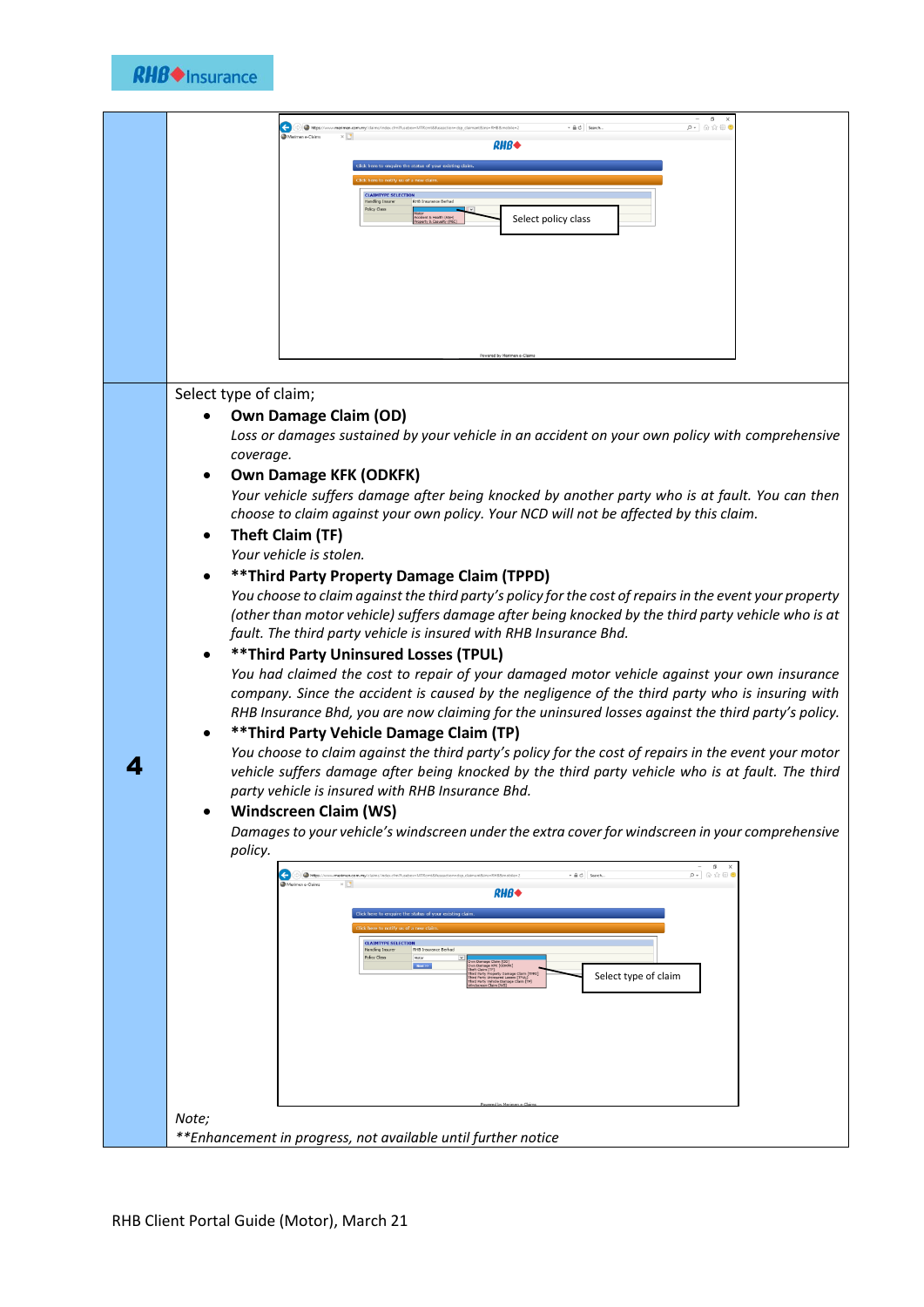

|   | Key in your;                                                                                                                                                            |  |  |  |  |  |  |
|---|-------------------------------------------------------------------------------------------------------------------------------------------------------------------------|--|--|--|--|--|--|
|   | RHB Insured Vehicle Registration Number (e.g ABC123) and<br>a)                                                                                                          |  |  |  |  |  |  |
|   |                                                                                                                                                                         |  |  |  |  |  |  |
|   | *Accident/Loss Date (e.g 05/02/2021)<br>b)                                                                                                                              |  |  |  |  |  |  |
|   |                                                                                                                                                                         |  |  |  |  |  |  |
|   | $\sigma$<br>$\rho - \alpha \otimes \otimes 0$<br>+ B C Search.<br>https://www.myrimes.com.mu/claims/index.cfm?fusebook/ITRcmt8/fuseaction.udso.claimant8insaRHR8mobilea |  |  |  |  |  |  |
|   | Merimen e-Clu<br><b>RHB</b>                                                                                                                                             |  |  |  |  |  |  |
|   |                                                                                                                                                                         |  |  |  |  |  |  |
|   | here to enquire the status of your existing claim<br>re to notify us of a new cla                                                                                       |  |  |  |  |  |  |
|   | <b>CLAIMTYPE SELECTION</b>                                                                                                                                              |  |  |  |  |  |  |
|   | Handling Insure<br><b>RHB Insurance Berhad</b><br><b>Policy Class</b><br>V Dun Dama                                                                                     |  |  |  |  |  |  |
|   | <b>RHB Insured Vehicle</b><br>Reg. No.<br>Key in your RHB Insured Vehicle Registration Number (e.g ABC123).<br>Accident/Loss Date                                       |  |  |  |  |  |  |
|   |                                                                                                                                                                         |  |  |  |  |  |  |
|   |                                                                                                                                                                         |  |  |  |  |  |  |
|   | Key in your Accident/Loss Date (e.g 05/02/2021).                                                                                                                        |  |  |  |  |  |  |
|   |                                                                                                                                                                         |  |  |  |  |  |  |
|   |                                                                                                                                                                         |  |  |  |  |  |  |
|   |                                                                                                                                                                         |  |  |  |  |  |  |
|   |                                                                                                                                                                         |  |  |  |  |  |  |
|   | Powered by Merimen e-Clair                                                                                                                                              |  |  |  |  |  |  |
|   | Note;                                                                                                                                                                   |  |  |  |  |  |  |
|   | *Date of incident/accident happened                                                                                                                                     |  |  |  |  |  |  |
|   | System will prompt the New Claim Notification screen. Fill in all the compulsory details related                                                                        |  |  |  |  |  |  |
|   | to policy and loss notification details (in pink columns). There would be an option to upload the                                                                       |  |  |  |  |  |  |
| 6 |                                                                                                                                                                         |  |  |  |  |  |  |
|   | mandatory and other additional documents.                                                                                                                               |  |  |  |  |  |  |
|   |                                                                                                                                                                         |  |  |  |  |  |  |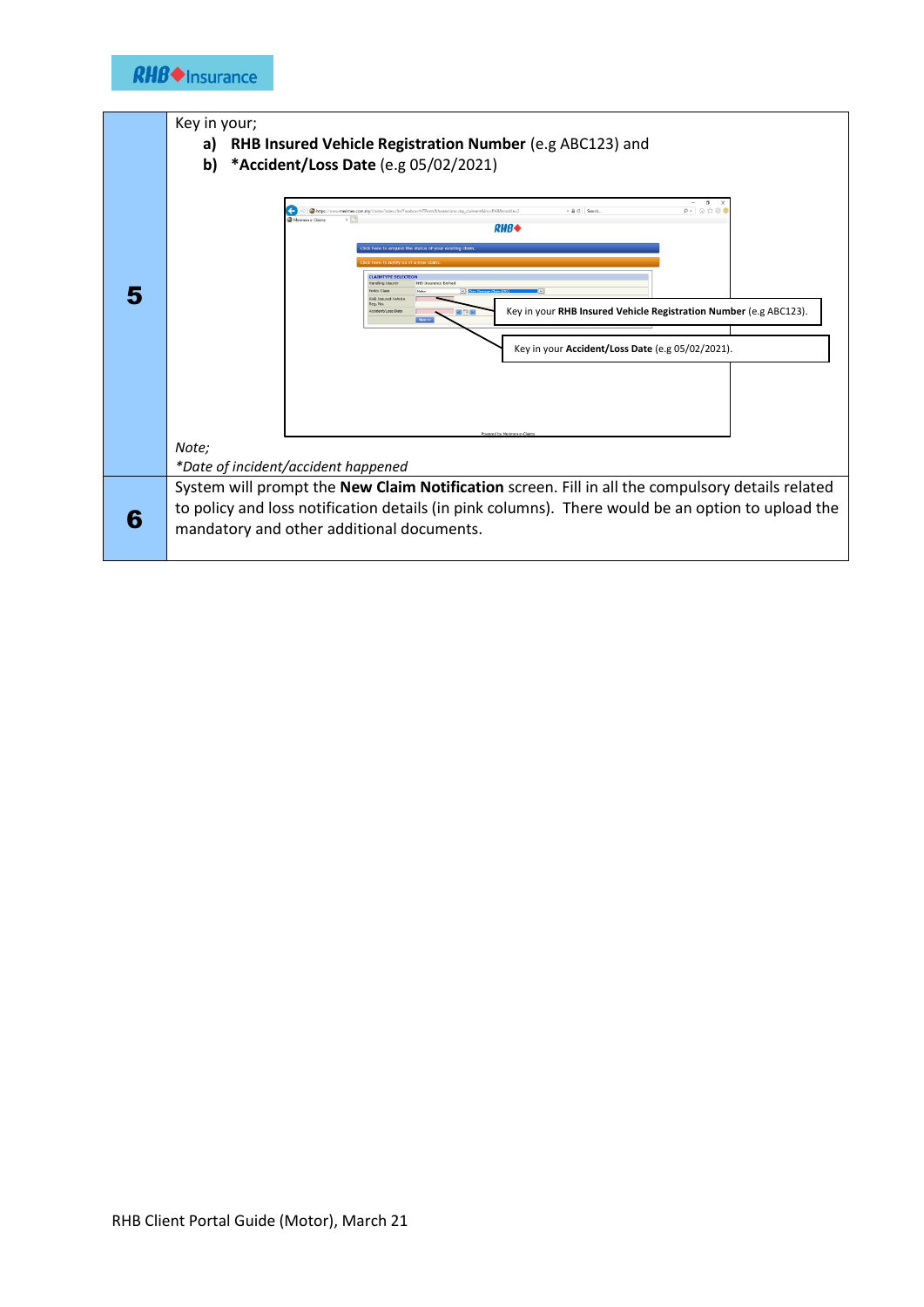

| $\leftarrow$                                                                                                                                                                            |                                                         | C) The https://www.merimen.com.my/claims/index.cfm?fuseboxxINTRcmt8dvseactions.dop_claimantdtb5LNGxISHB5BNGD1+3269EONO+ENP5055bl = A G  Search |                          | $ \sigma$ $\times$<br>$\rho$ + $\odot$ $\odot$ $\odot$ $\oplus$ |
|-----------------------------------------------------------------------------------------------------------------------------------------------------------------------------------------|---------------------------------------------------------|------------------------------------------------------------------------------------------------------------------------------------------------|--------------------------|-----------------------------------------------------------------|
| Merimen e-Claims                                                                                                                                                                        | $\times$ $\Box$                                         | <b>RHB</b>                                                                                                                                     |                          |                                                                 |
|                                                                                                                                                                                         |                                                         | <b>New Claim Notification</b>                                                                                                                  |                          |                                                                 |
|                                                                                                                                                                                         |                                                         | Show All Fields Show Required Fields Only                                                                                                      |                          |                                                                 |
| <b>CLAIM SUBFOLDER</b><br>Claim Type                                                                                                                                                    | Motor - Own Damage Claim [OD]                           |                                                                                                                                                |                          |                                                                 |
| <b>Handling Insurer</b><br>RHB Insured Policy No.                                                                                                                                       | RHB Insurance Berhad                                    | <b>Policy Coverage Date</b>                                                                                                                    | 國国国<br>From:             |                                                                 |
| <b>RHB Insured Vehicle No.</b>                                                                                                                                                          | If you looved in a COVER NOTE NO., check here<br>ABC123 | Time                                                                                                                                           | To:<br>国国国               |                                                                 |
| Accident/Loss Date<br>Contact Person<br>Contact Email                                                                                                                                   | ECE<br>15/10/2020                                       | Contact No.                                                                                                                                    | 00:00:00:59 (Mdnight) V  |                                                                 |
| <b>CLAIM LOSS DETAILS</b>                                                                                                                                                               |                                                         |                                                                                                                                                |                          |                                                                 |
| Insured's Driver Fault?<br>Aco/Loss Place<br>Acc/Loss State                                                                                                                             | $\overline{\mathbf{v}}$<br>$\overline{\phantom{a}}$     | Acc/Loss City                                                                                                                                  | $\overline{\phantom{a}}$ |                                                                 |
| Description of Accident/Loss<br>(Haximum, 2048 characters)                                                                                                                              |                                                         |                                                                                                                                                |                          |                                                                 |
| <b>INSURED DETAILS</b>                                                                                                                                                                  |                                                         |                                                                                                                                                |                          |                                                                 |
| Name (Insured)                                                                                                                                                                          | Individual C Company                                    |                                                                                                                                                |                          |                                                                 |
| ID (Insured)<br><b>NADC No.</b><br>Nationality<br>Malaysia<br>(Insured)                                                                                                                 | $\overline{\mathbb{E}}$<br>⊡                            |                                                                                                                                                |                          |                                                                 |
| Second ID<br>(Insured)<br>old sc<br><b>Birth Date</b>                                                                                                                                   | $\Box$<br>$\overline{\phantom{a}}$<br><b>EDE</b> Gender |                                                                                                                                                |                          |                                                                 |
| <b>Marital Status</b><br>E-mail                                                                                                                                                         | $\overline{\mathbf{v}}$                                 |                                                                                                                                                |                          |                                                                 |
| Address 1<br>Address 2<br>Country                                                                                                                                                       | $\overline{\phantom{a}}$                                |                                                                                                                                                |                          |                                                                 |
| State<br>$\overline{\mathbf{v}}$<br>City<br>⊡                                                                                                                                           |                                                         |                                                                                                                                                |                          |                                                                 |
| Postcode<br><b>Mobile Phone</b><br>$\sim$                                                                                                                                               | Tap here if no insured h/phone                          |                                                                                                                                                |                          |                                                                 |
| Office Phone No.<br>Other Phone No                                                                                                                                                      |                                                         |                                                                                                                                                |                          |                                                                 |
| Fax No.<br>Occupation                                                                                                                                                                   | $\overline{\mathbb{E}}$                                 |                                                                                                                                                |                          |                                                                 |
| Drv. License No<br>License Classes                                                                                                                                                      |                                                         |                                                                                                                                                |                          |                                                                 |
| <b>THIRD PARTY DETAILS</b><br>Third Party's Insurer                                                                                                                                     |                                                         | $\overline{\mathbf{v}}$<br>Any Injuries to Third Party?                                                                                        | $ -$                     |                                                                 |
| Third Party Vehicle No. (Claimant)                                                                                                                                                      |                                                         |                                                                                                                                                |                          |                                                                 |
| Repairer                                                                                                                                                                                |                                                         |                                                                                                                                                |                          |                                                                 |
| <b>INSURED NRIC</b>                                                                                                                                                                     |                                                         | <b>Upload File</b>                                                                                                                             |                          |                                                                 |
| + Add More Files                                                                                                                                                                        |                                                         |                                                                                                                                                |                          | Upload the mandatory and other additional                       |
| <b>INSURED DRIVING LICENSE</b>                                                                                                                                                          |                                                         | <b>Upload File</b>                                                                                                                             | document.                |                                                                 |
| + Add More Files                                                                                                                                                                        |                                                         |                                                                                                                                                |                          |                                                                 |
| <b>CLAIM SUPPORTING DOCUMENT</b>                                                                                                                                                        |                                                         | <b>Upload File</b>                                                                                                                             |                          |                                                                 |
| + Add More Files                                                                                                                                                                        |                                                         |                                                                                                                                                |                          |                                                                 |
| I am submitting online claim as                                                                                                                                                         | $\boxed{\mathbf{v}}$                                    |                                                                                                                                                |                          | Fill in all the compulsory details in pink related to           |
|                                                                                                                                                                                         |                                                         |                                                                                                                                                |                          | policy and loss notification details and click Submit.          |
| After filled in all the mandatory details and upload the document, click Submit and system will<br>auto generate the acknowledgement to be sent to your email as stated in the details. |                                                         |                                                                                                                                                |                          |                                                                 |
| Pop-up appear with column to key in Remarks/Notes to Insurer upon click on save button.                                                                                                 |                                                         |                                                                                                                                                |                          |                                                                 |
|                                                                                                                                                                                         |                                                         |                                                                                                                                                |                          |                                                                 |
| <b>Confirmation</b>                                                                                                                                                                     |                                                         |                                                                                                                                                |                          |                                                                 |
|                                                                                                                                                                                         |                                                         |                                                                                                                                                |                          |                                                                 |
|                                                                                                                                                                                         |                                                         |                                                                                                                                                |                          |                                                                 |
| <b>Remarks to</b>                                                                                                                                                                       |                                                         |                                                                                                                                                |                          |                                                                 |
| <b>Insurer</b>                                                                                                                                                                          |                                                         |                                                                                                                                                |                          | Click Ok to confirm for                                         |
|                                                                                                                                                                                         |                                                         |                                                                                                                                                |                          | document submission.                                            |
|                                                                                                                                                                                         |                                                         |                                                                                                                                                | <b>OK</b>                | <b>Cancel</b>                                                   |
|                                                                                                                                                                                         |                                                         |                                                                                                                                                |                          |                                                                 |
|                                                                                                                                                                                         |                                                         |                                                                                                                                                |                          |                                                                 |
| To check claim status;                                                                                                                                                                  |                                                         |                                                                                                                                                |                          |                                                                 |
| Go to step 1 and select Click here to enquire the status of your existing claim. Key in the                                                                                             |                                                         |                                                                                                                                                |                          |                                                                 |
| required information to search the claims case. Click Enquire to proceed.                                                                                                               |                                                         |                                                                                                                                                |                          |                                                                 |
|                                                                                                                                                                                         |                                                         |                                                                                                                                                |                          |                                                                 |
|                                                                                                                                                                                         |                                                         |                                                                                                                                                |                          |                                                                 |